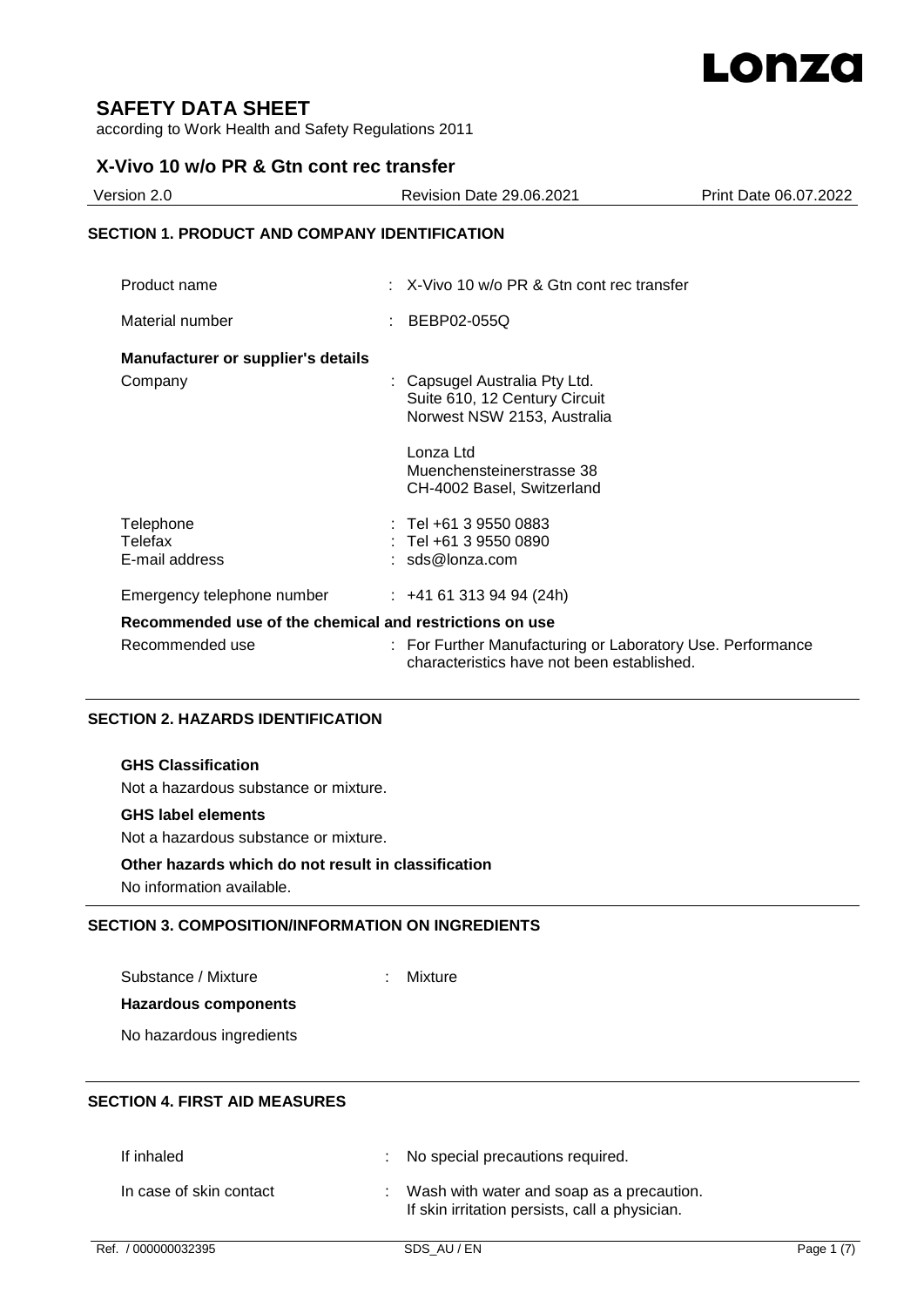# Lonza

# **X-Vivo 10 w/o PR & Gtn cont rec transfer**

| In case of eye contact                                           | ÷. | Immediately flush eye(s) with plenty of water.<br>If eye irritation persists, consult a specialist.                                                              |
|------------------------------------------------------------------|----|------------------------------------------------------------------------------------------------------------------------------------------------------------------|
| If swallowed                                                     | ÷. | Immediately give large quantities of water to drink.<br>Do not induce vomiting without medical advice.<br>Never give anything by mouth to an unconscious person. |
| Most important symptoms and ef-<br>fects, both acute and delayed |    | No information available.                                                                                                                                        |
| Notes to physician                                               |    | No information available.                                                                                                                                        |

#### **SECTION 5. FIREFIGHTING MEASURES**

| Suitable extinguishing media                     | Water spray<br>Dry powder<br>Foam                              |
|--------------------------------------------------|----------------------------------------------------------------|
| Hazardous combustion products                    | No hazardous combustion products are known                     |
| Specific extinguishing methods                   | Use water spray to cool unopened containers.                   |
| Special protective equipment for<br>firefighters | In the event of fire, wear self-contained breathing apparatus. |

#### **SECTION 6. ACCIDENTAL RELEASE MEASURES**

| Personal precautions, protective<br>equipment and emergency proce-<br>dures | Use personal protective equipment.                                                                                                                                                                                                           |
|-----------------------------------------------------------------------------|----------------------------------------------------------------------------------------------------------------------------------------------------------------------------------------------------------------------------------------------|
| Environmental precautions                                                   | : Prevent product from entering drains.                                                                                                                                                                                                      |
| Methods and materials for contain-<br>ment and cleaning up                  | Contain spillage, and then collect with non-combustible ab-<br>sorbent material, (e.g. sand, earth, diatomaceous earth, ver-<br>miculite) and place in container for disposal according to local<br>/ national regulations (see section 13). |

#### **SECTION 7. HANDLING AND STORAGE**

| explosion                   | Advice on protection against fire and : Take precautionary measures against static discharges. |
|-----------------------------|------------------------------------------------------------------------------------------------|
| Advice on safe handling     | : No special precautions required.                                                             |
| Hygiene measures            | : Handle in accordance with good industrial hygiene and safety<br>practice.                    |
| Conditions for safe storage | : No special storage conditions required.                                                      |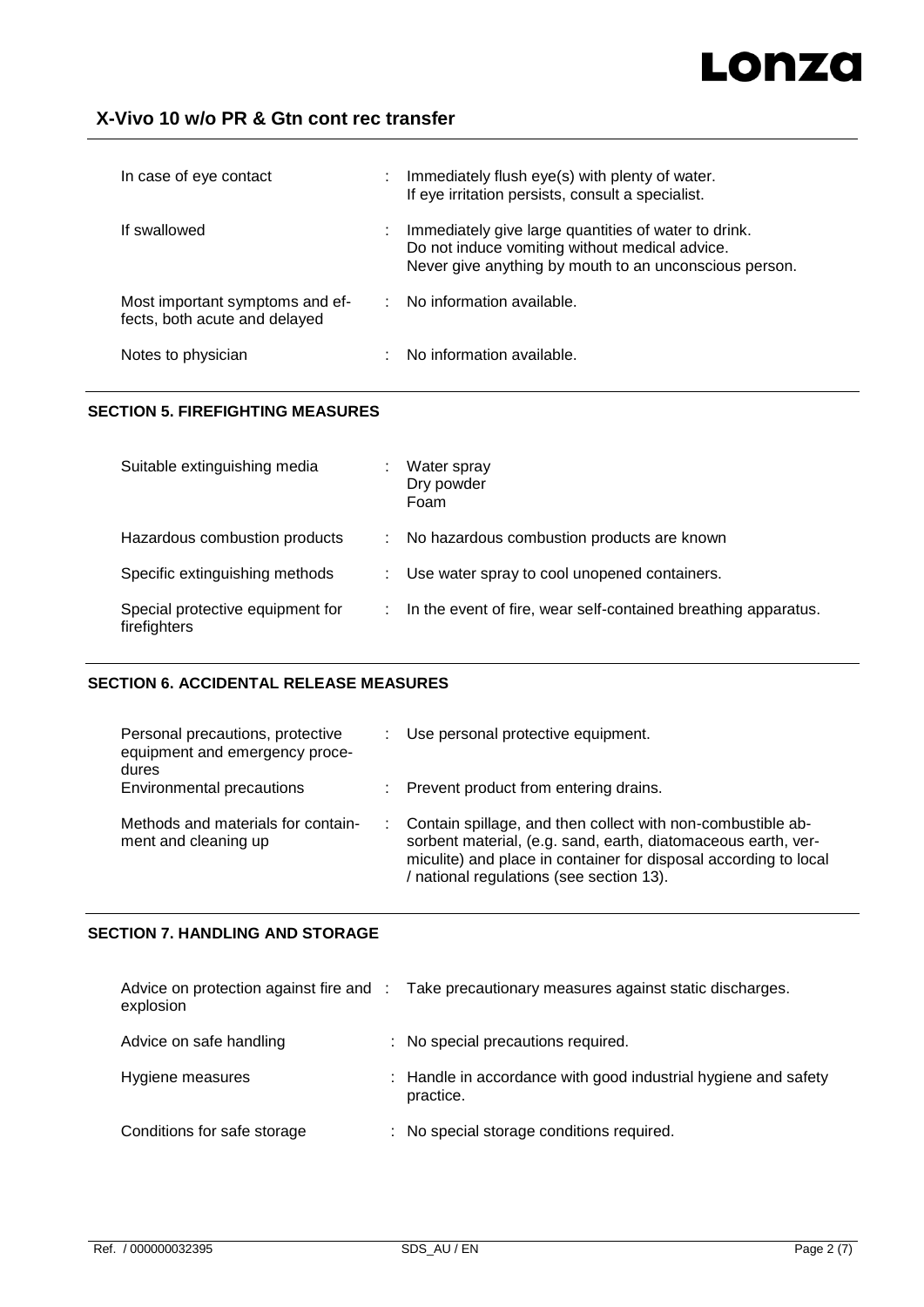# **X-Vivo 10 w/o PR & Gtn cont rec transfer**

#### **SECTION 8. EXPOSURE CONTROLS/PERSONAL PROTECTION**

# **Components with workplace control parameters**

Contains no substances with occupational exposure limit values.

| <b>Engineering measures</b>   | Avoid splashes.                                                                                                                                                  |
|-------------------------------|------------------------------------------------------------------------------------------------------------------------------------------------------------------|
| Personal protective equipment |                                                                                                                                                                  |
| Respiratory protection        | No personal respiratory protective equipment normally re-<br>quired.                                                                                             |
| Hand protection               |                                                                                                                                                                  |
| Material                      | Nitrile rubber                                                                                                                                                   |
| Rate of permeability          | > 480 min                                                                                                                                                        |
| Eye protection                | Tightly fitting safety goggles                                                                                                                                   |
| Skin and body protection      | Choose body protection according to the amount and con-<br>centration of the dangerous substance at the work place.<br>No special protective equipment required. |

# **SECTION 9. PHYSICAL AND CHEMICAL PROPERTIES**

| Appearance                                            |    | Aqueous solution  |
|-------------------------------------------------------|----|-------------------|
| Colour                                                |    | no data available |
| Odour                                                 |    | no data available |
| Odour Threshold                                       |    | no data available |
| рH                                                    |    | no data available |
| Melting point/freezing point                          |    | no data available |
| Initial boiling point and boiling range               | t  | no data available |
| Flash point                                           |    | no data available |
| Evaporation rate                                      |    | no data available |
| Flammability (solid, gas)                             | t. | no data available |
| Flammability (liquids)                                | t. | no data available |
| Upper explosion limit / upper flam-<br>mability limit | t. | no data available |
| Lower explosion limit / Lower flam-<br>mability limit | t. | no data available |
| Vapour pressure                                       |    | no data available |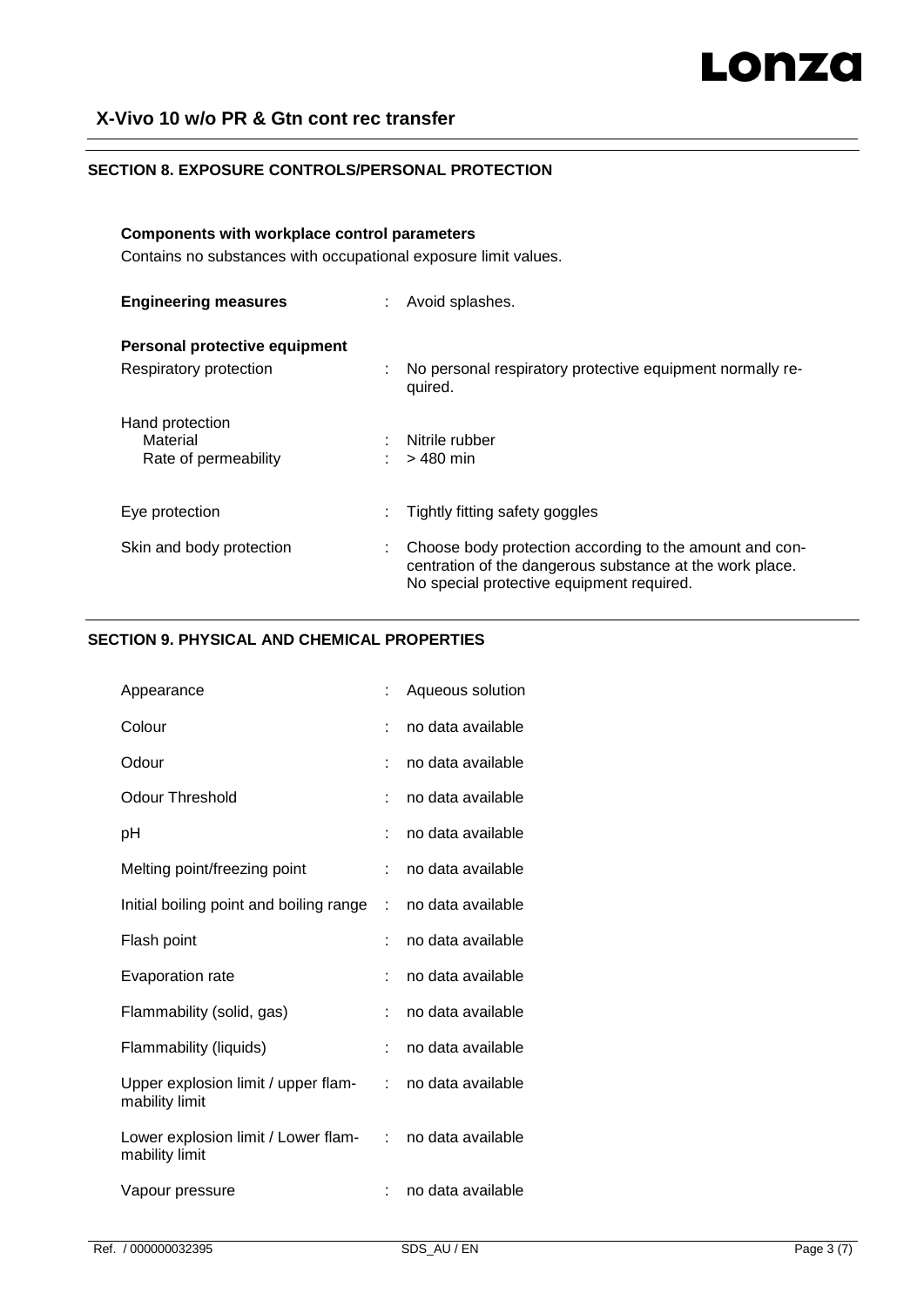# Lonza

# **X-Vivo 10 w/o PR & Gtn cont rec transfer**

| Relative vapour density                | ÷.                          | no data available |
|----------------------------------------|-----------------------------|-------------------|
| Relative density                       | ÷                           | no data available |
| Density                                | ÷.                          | no data available |
| Water solubility                       | ÷.                          | no data available |
| Partition coefficient: n-octanol/water | $\sim 10^{-1}$              | no data available |
| Auto-ignition temperature              | ÷                           | no data available |
| Decomposition temperature              | $\mathcal{L}^{\mathcal{L}}$ | no data available |
| Viscosity, dynamic                     | ÷                           | no data available |
| Viscosity, kinematic                   | ÷                           | no data available |
|                                        |                             |                   |

### **SECTION 10. STABILITY AND REACTIVITY**

| Reactivity                         |    | Stable under recommended storage conditions. |
|------------------------------------|----|----------------------------------------------|
| Chemical stability                 |    | Stable under normal conditions.              |
| Possibility of hazardous reactions | ÷. | Stable under normal conditions.              |
| Conditions to avoid                |    | no data available                            |
| Incompatible materials             |    | Strong oxidizing agents                      |
| Hazardous decomposition products   | ÷. | No decomposition if stored normally.         |

### **SECTION 11. TOXICOLOGICAL INFORMATION**

| Ref. / 000000032395                      | SDS AU/EN                      | Page 4 (7) |
|------------------------------------------|--------------------------------|------------|
| Genotoxicity in vitro                    | Remarks: no data available     |            |
| <b>Germ cell mutagenicity</b>            |                                |            |
| Remarks: no data available               |                                |            |
| <b>Respiratory or skin sensitisation</b> |                                |            |
| Remarks: no data available               |                                |            |
| Serious eye damage/eye irritation        |                                |            |
| Remarks: no data available               |                                |            |
| <b>Skin corrosion/irritation</b>         |                                |            |
| Acute dermal toxicity                    | $:$ Remarks: no data available |            |
| Acute inhalation toxicity                | Remarks: no data available     |            |
| Acute oral toxicity                      | Remarks: no data available     |            |
| <b>Acute toxicity</b>                    |                                |            |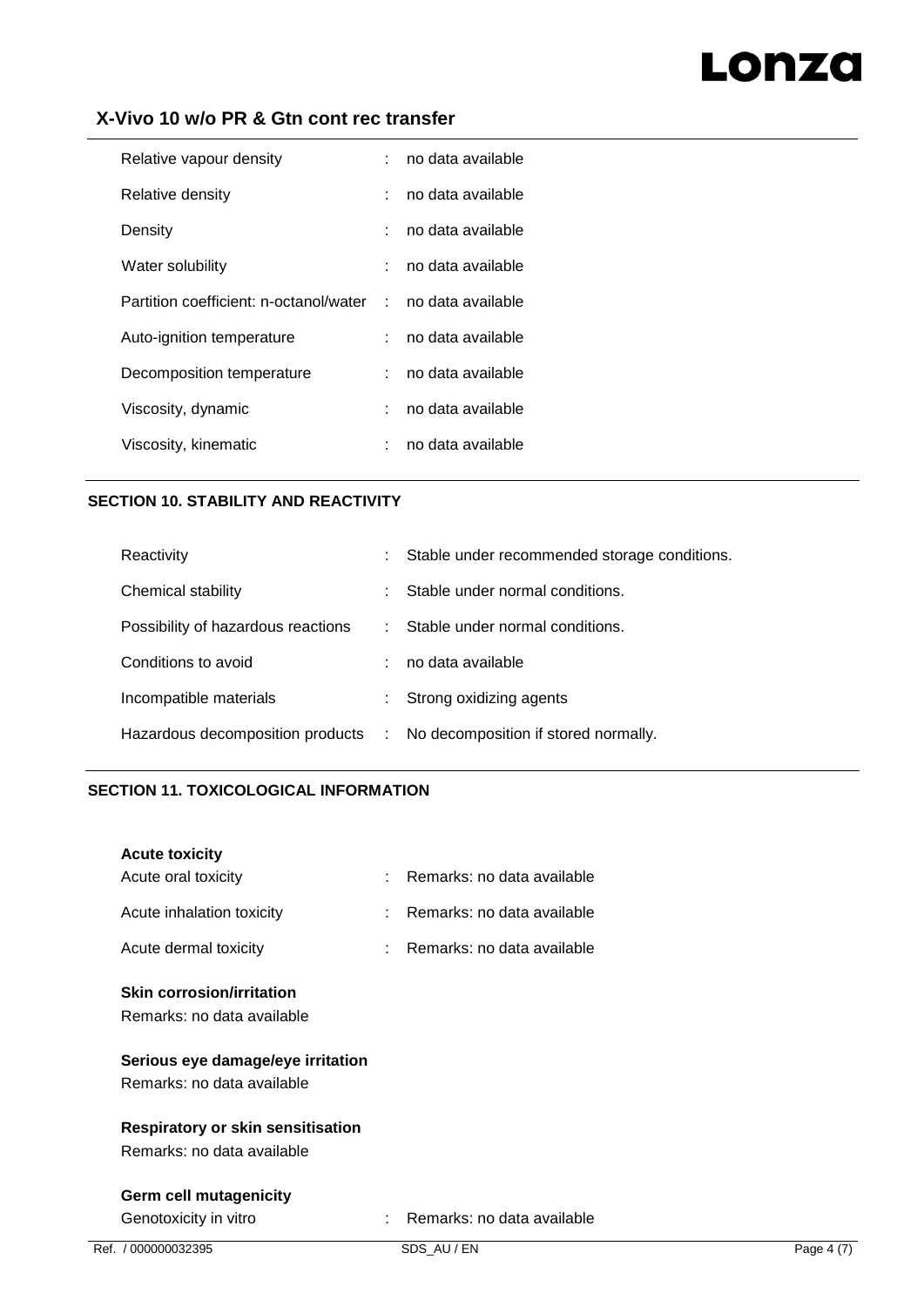# Lonza

# **X-Vivo 10 w/o PR & Gtn cont rec transfer**

| Carcinogenicity<br>Remarks: no data available                                      |                                    |  |  |
|------------------------------------------------------------------------------------|------------------------------------|--|--|
| <b>Reproductive toxicity</b><br>Effects on fertility                               | Remarks: no data available<br>t in |  |  |
| STOT - single exposure<br>Remarks: no data available                               |                                    |  |  |
| STOT - repeated exposure<br>Remarks: no data available                             |                                    |  |  |
| <b>Further information</b><br>Remarks: No data is available on the product itself. |                                    |  |  |

#### **SECTION 12. ECOLOGICAL INFORMATION**

| <b>Ecotoxicity</b>                                                            |                              |
|-------------------------------------------------------------------------------|------------------------------|
| Toxicity to fish                                                              | : Remarks: no data available |
| Persistence and degradability<br>Biodegradability                             | Result: no data available    |
| <b>Bioaccumulative potential</b><br><b>Bioaccumulation</b>                    | Remarks: no data available   |
| <b>Mobility in soil</b>                                                       |                              |
| Distribution among environmental : Remarks: no data available<br>compartments |                              |
| Other adverse effects                                                         |                              |
| Additional ecological information                                             | no data available            |

### **SECTION 13. DISPOSAL CONSIDERATIONS**

| <b>Disposal methods</b> |                                                  |
|-------------------------|--------------------------------------------------|
| Waste from residues     | Dispose of in accordance with local regulations. |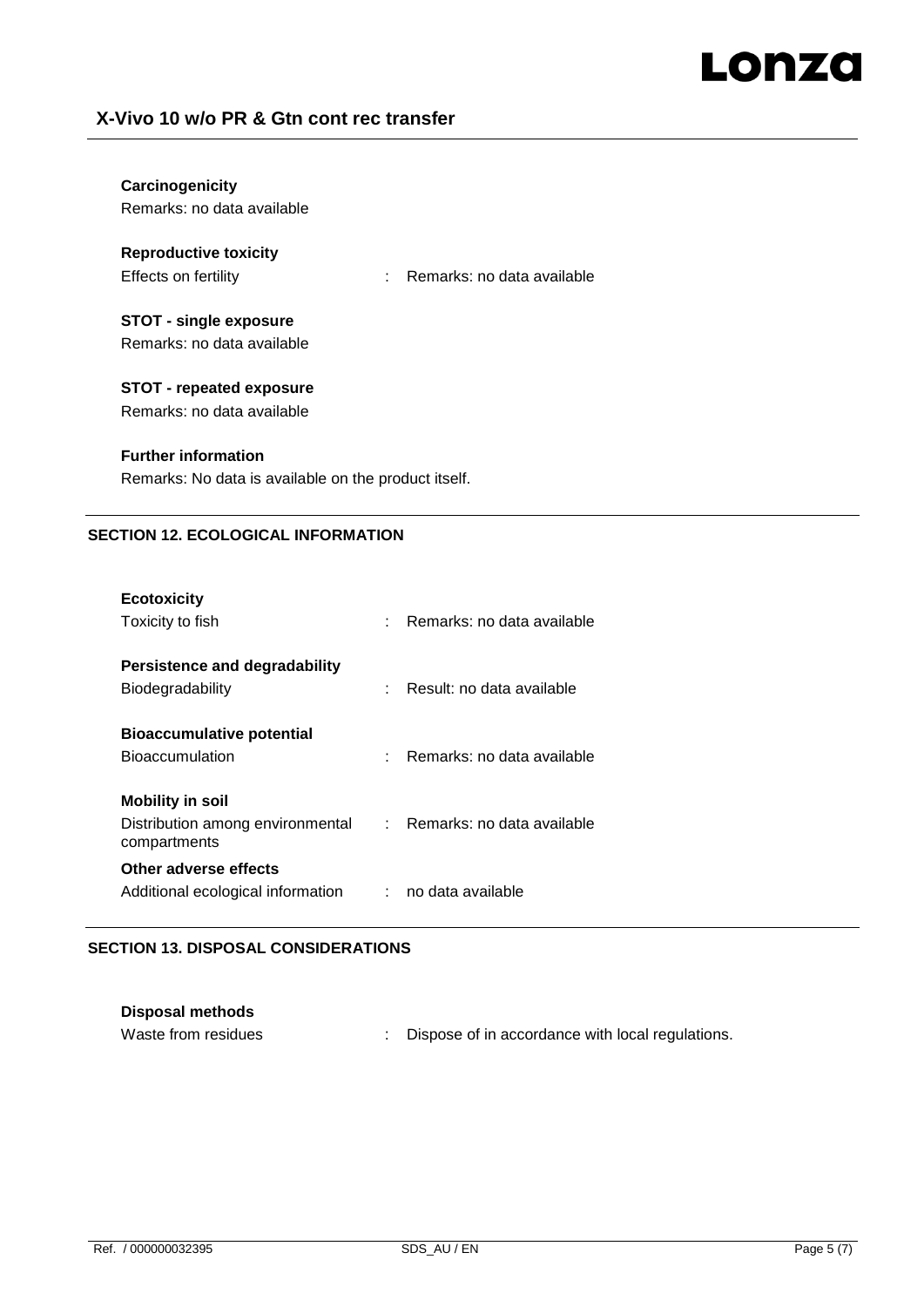#### **SECTION 14. TRANSPORT INFORMATION**

| Not dangerous goods                                                                          |
|----------------------------------------------------------------------------------------------|
| Not applicable<br>Not applicable<br>Not applicable<br>Not applicable<br>no                   |
| Not dangerous goods                                                                          |
| Not applicable<br>Not applicable<br>Not applicable<br>Not applicable<br>Marine pollutant: no |
| Not dangerous goods                                                                          |
| Not applicable<br>Not applicable<br>Not applicable<br>Not applicable<br>no                   |
| Not dangerous goods                                                                          |
| Not applicable<br>Not applicable<br>Not applicable<br>Not applicable<br>no                   |
| none                                                                                         |
| Not applicable                                                                               |
|                                                                                              |

#### **SECTION 15. REGULATORY INFORMATION**

**Safety, health and environmental regulations/legislation specific for the substance or mixture**

**Standard for the Uniform Scheduling of Medicines and Poisons** Not applicable

#### **SECTION 16. OTHER INFORMATION**

Revision Date : 29.06.2021

**Full text of other abbreviations**